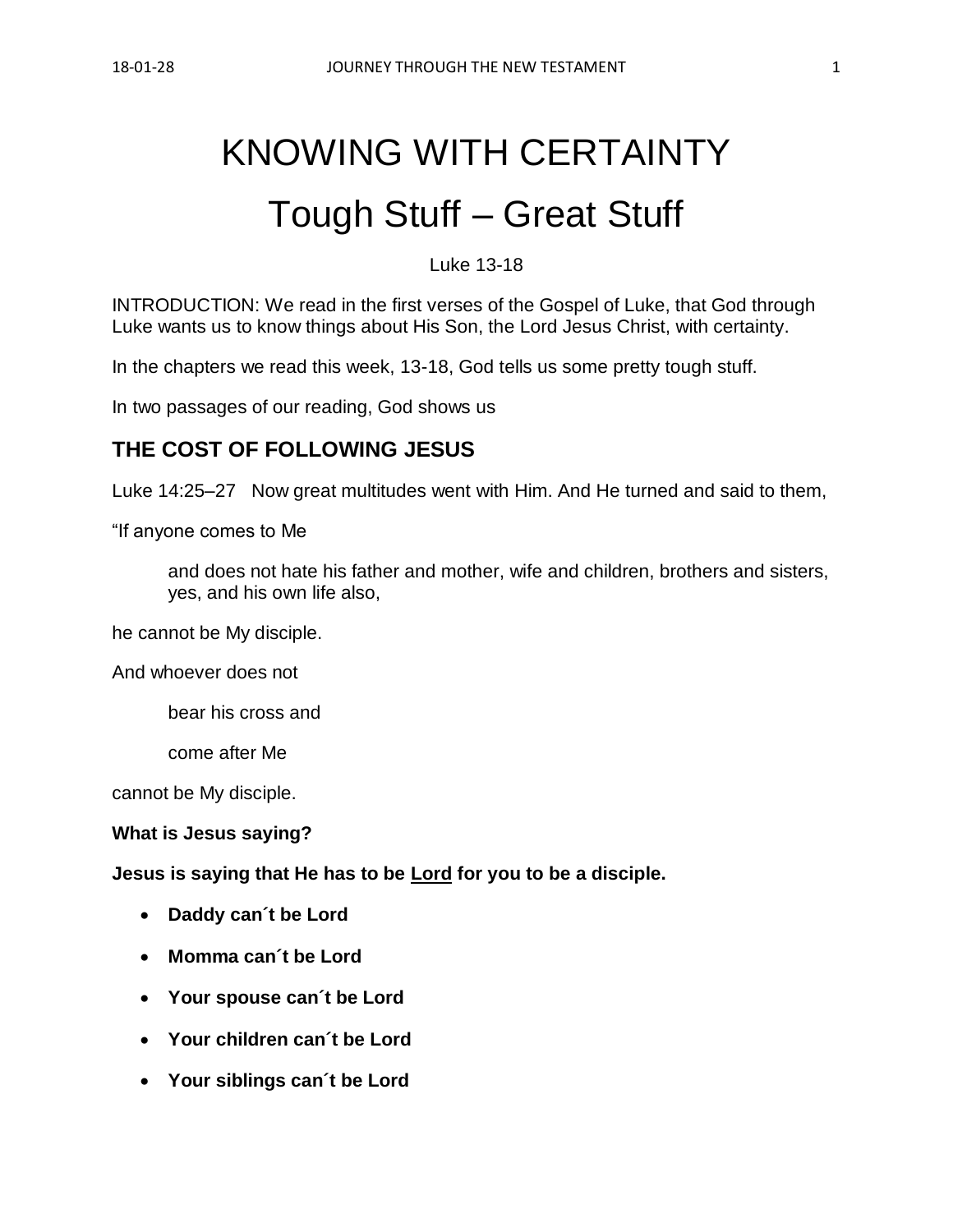## **Jesus is Lord!**

#### **Only Jesus is Lord.**

Luke 16:13 "No servant can serve two masters; for either he will hate the one and love the other, or else he will be loyal to the one and despise the other. …

Jesus is not using the word "hate" in the same way we use it. He is using it in a very Jewish way, the same way it is sometimes used in the Old Testament. When it says "Jacob I loved but Esau I hated. Or it says that Jacob loved Rachel but hated Leah.

What it means is that God chose Jacob over Esau.

It means Jacob chose Rachel over Leah.

Jesus is saying, to follow Me, you must choose Me over anyone. To follow Me, you must choose Me over anything.

Romans 10:9 that if you **confess with your mouth the Lord Jesus** and believe in your heart that God has raised Him from the dead, you will be saved.

- **Jesus is not an advisor.**
- **Jesus is not a consultant.**
- **He is Master.**
- **He is Lord!**

# **I. THE COST OF FOLLOWING JESUS IS EVERYTHING. – Tough Stuff**

That is the tough message of what Jesus said to the rich young ruler.

Luke 18:22 … "Sell all that you have and distribute to the poor, and you will have treasure in heaven; and come, follow Me."

People reacted to this and said, "Who can do this and be saved?"

Jesus tells them, "With God, all things are possible."

Peter pipes up and says, "We did that! We left everything we had and followed Jesus."

And then Jesus said,

Luke 18:29–30 …"Assuredly, I say to you, there is no one who has left house or parents or brothers or wife or children, for the sake of the kingdom of God, 30 who shall not receive many times more in this present time, and in the age to come eternal life."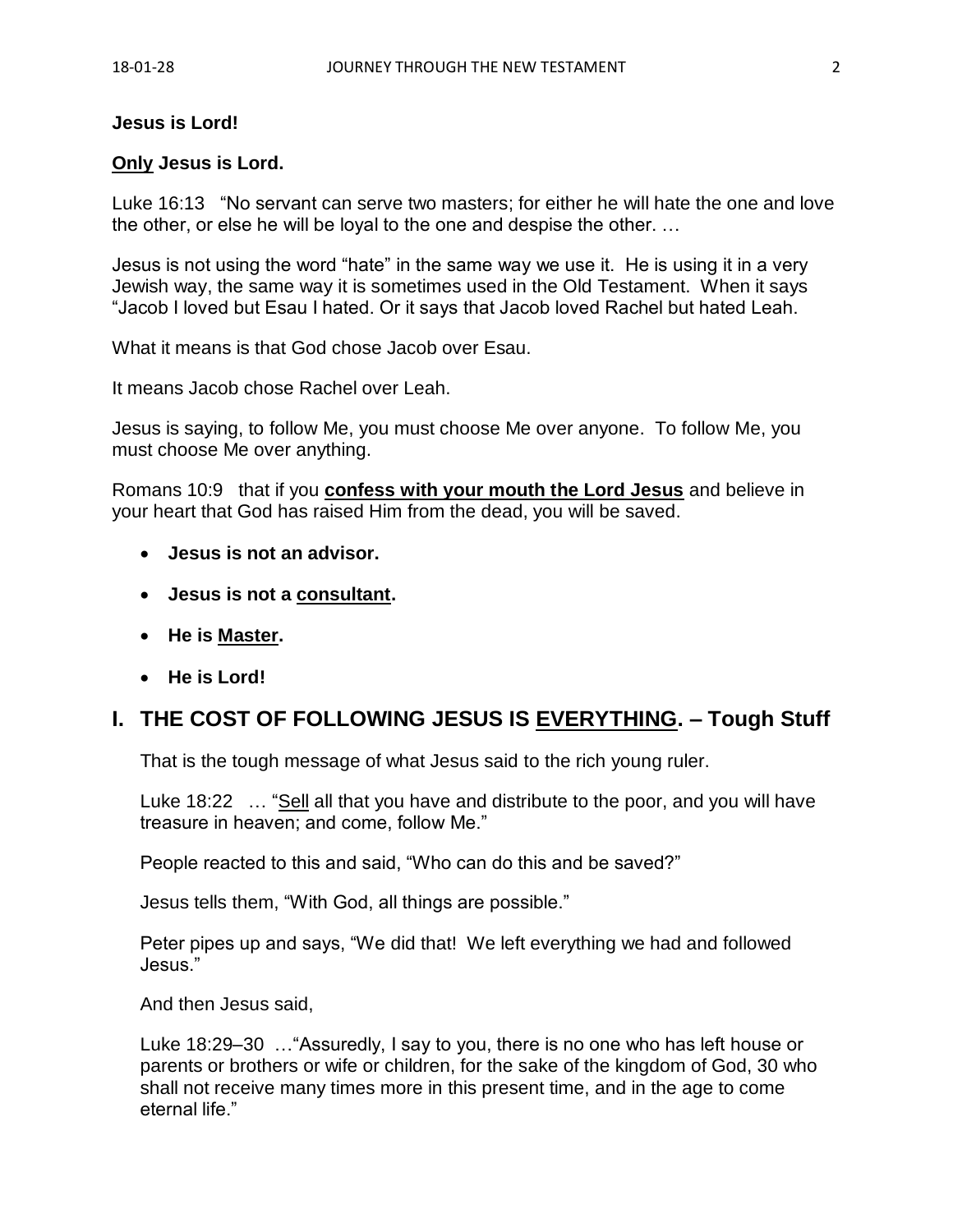Folks, what Jesus says about the cost of discipleship is tough stuff.

But Jesus accompanies it with great stuff!

## **Great Stuff – JESUS GIVES FAR MORE TO HIS FOLLOWERS THAN THEY GIVE UP FOR HIM.**

Some of you may be thinking, but Bro. Mike, I thought salvation was a free gift. And yes, of course you are right.

Ephesians 2:8–9 8 For by grace you have been saved through faith, and that not of yourselves; *it is* the gift of God, 9 not of works, lest anyone should boast.

Jesus offers the gift of eternal life to everyone… To everyone!

But each person must choose to receive it. How do you receive it?

Romans 10:9 that if you **confess with your mouth the Lord Jesus** and believe in your heart that God has raised Him from the dead, you will be saved.

Let me try to explain it this way.

| Jesus                                                                                                                                          | Man                                                                                                 |
|------------------------------------------------------------------------------------------------------------------------------------------------|-----------------------------------------------------------------------------------------------------|
| Do you want to follow Me as I travel<br>though this world of yours and then<br>follow Me on to My world where you<br>can live forever with Me? | What's that gonna cost?                                                                             |
| I've already paid for the whole trip. I<br>give the whole trip to you as a gift. Do<br>you want to follow Me?                                  | How do I do that?                                                                                   |
| Trust in Me and make Me the master of<br>your life.                                                                                            | Then I can follow You? You'll lead me<br>through this world and on to the world<br>of eternal life? |
| Yep!                                                                                                                                           | OK, I do. I believe in You. You are my<br>master.                                                   |
| Let's go.                                                                                                                                      | OK.                                                                                                 |
| Ditch the plastic bag.                                                                                                                         | No, it's got my stuff in it.                                                                        |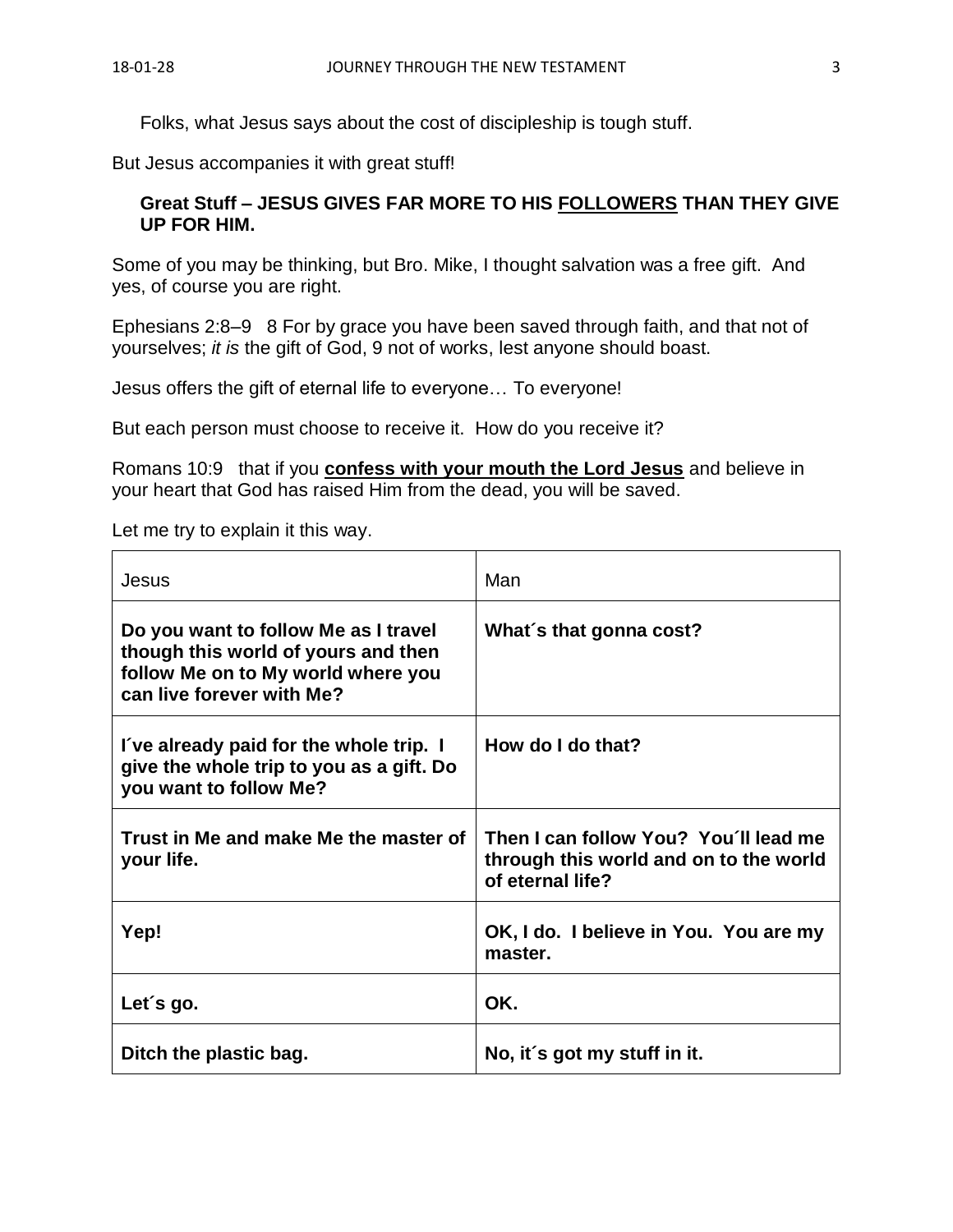| You don't need it. I've got everything<br>we need in My bag, everything for this<br>world and the next.                                                         | But I have a snack in there in case I<br>get hungry.                                                                                |
|-----------------------------------------------------------------------------------------------------------------------------------------------------------------|-------------------------------------------------------------------------------------------------------------------------------------|
| Don't worry. I have everything you<br>need. Ditch the plastic bag. It will be<br>in the way.                                                                    | I've got some spare change in there,<br>just in case.                                                                               |
| You don't need it. I'm wealthy beyond<br>your greatest imagination. Trust Me. I<br>have what we need.                                                           | But I want to keep my bag.                                                                                                          |
| Why? I know what's in your bag, and<br>believe Me, Mine is better. I have<br>everything we need.                                                                | Yeh, but I can't see in Your bag. And<br>even if I could, I don't know if You will<br>give me everything I want out of Your<br>bag. |
| Maybe not. You might want something<br>that's bad for you in the bag. I know<br>you have things in that bag that are<br>bad for you.                            | Nobody's perfect. Do I have to get<br>perfect to follow You?                                                                        |
| No. But if you follow Me, by the time<br>we get to My world of eternal life, I will<br>have made you perfect, just the way<br>the Father planned for you to be. | OK. Let's go.                                                                                                                       |
| Ditch the bag.                                                                                                                                                  | Why should I?                                                                                                                       |
| You said you were making Me master,<br>that you were trusting Me. Trust Me. I<br>have everything you will ever need in<br>My bag for you.                       | I want to keep my bag.                                                                                                              |
| Friend, trust Me. Get rid of your bag.<br>You will have treasure with Me. Come<br>and follow Me.                                                                | And when the man heard this, he was<br>very sorrowful, because he really<br>loved the stuff in his old plastic bag.                 |

Do you see what the Father wants us to understand?

**Salvation is a free gift, because Jesus fully paid for it on the cross.**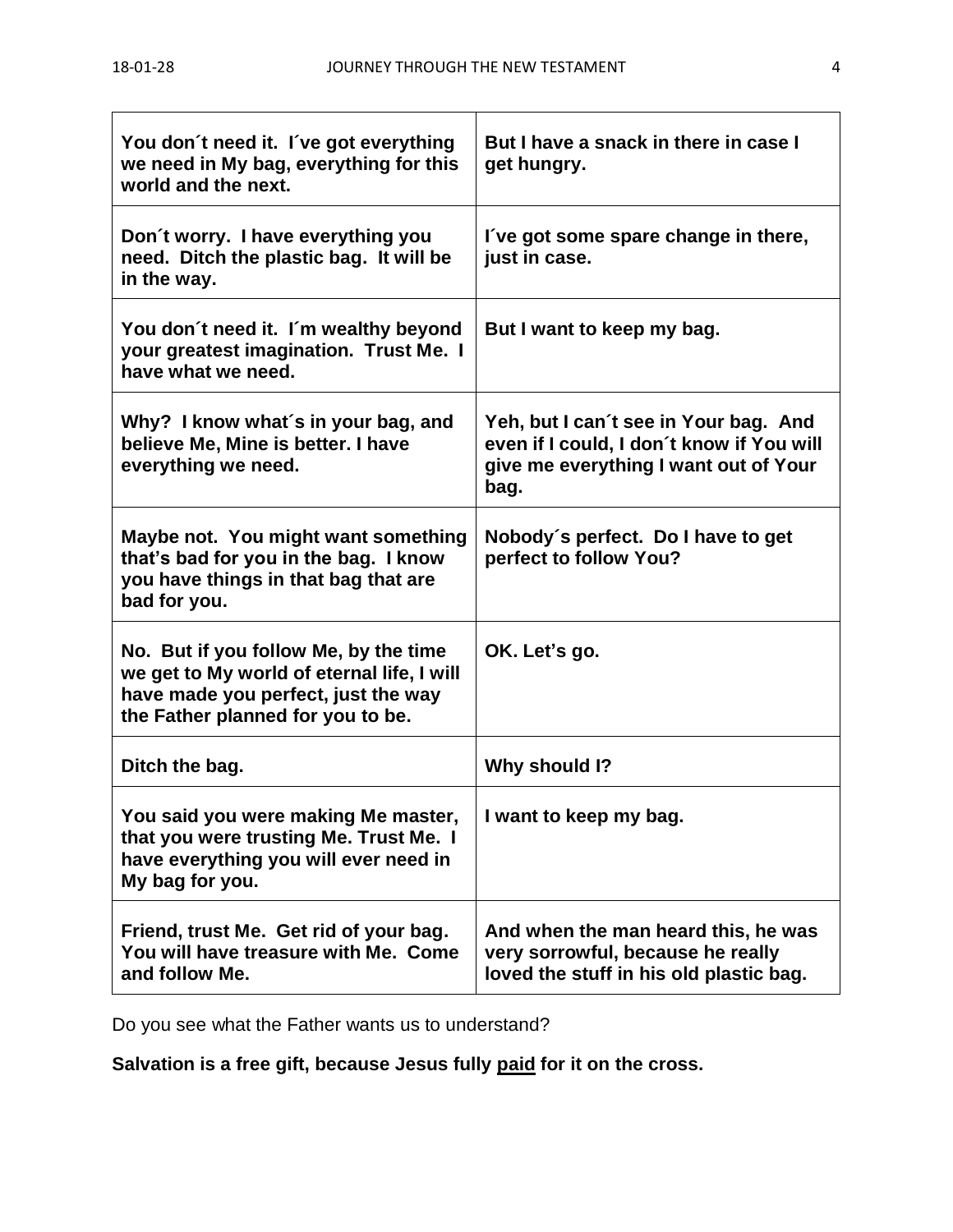**To receive the gift of salvation we must surrender control of our lives by making Jesus Lord.**

**As we follow Jesus, He gives the commands**

- **Ditch the bag**
- **Sell your stuff**
- **Go here**
- **Go there**
- **Carry this cross**
- **Do that**

## **If He is indeed our Lord, we obey.**

The struggle with obeying our Lord as we journey with Him as disciples does not end until He takes us out of this world and makes us perfectly in His likeness.

We still struggle at times with wanting to go our own way or using what's in our own bag.

My greatest struggle like this came a couple of years before we came to be your pastor. After I became a pastor in answer to God´s calling in my life, I never wanted to be anything else. Some of my friends left the pastorate and went in denominational leadership positions, but I was never interested.

Until several years after the Lord had helped me understand the Acts 1:8 Strategy and implement it in my church. Without going into inappropriate detail, let me just say that I was contacted by a Search Team chairman for a major denominational entity and asked if I would submit my resume to be considered. Karen and I prayed, and we thought God was leading us to say yes, and we did.

The longer the process went, the more excited we became at the prospect. I believed that God was going to give me that platform for the propagation of the Acts 1:8 Strategy in local churches. We continued in the process, and it came down to two candidates: me and a friend of mine in another state. Karen and I, however, remained convinced that this was God´s plan for us. That He had led me to understand and use the Acts 1:8 Strategy not just in our church, but in a much broader area. We went to the final interview with great excitement.

My friend was chosen for the position. To say we felt devastated is not an overstatement. We were confused. We had prayed so much and sensed God´s confirmation that we were supposed to be involved in spreading the Acts 1:8 Strategy.